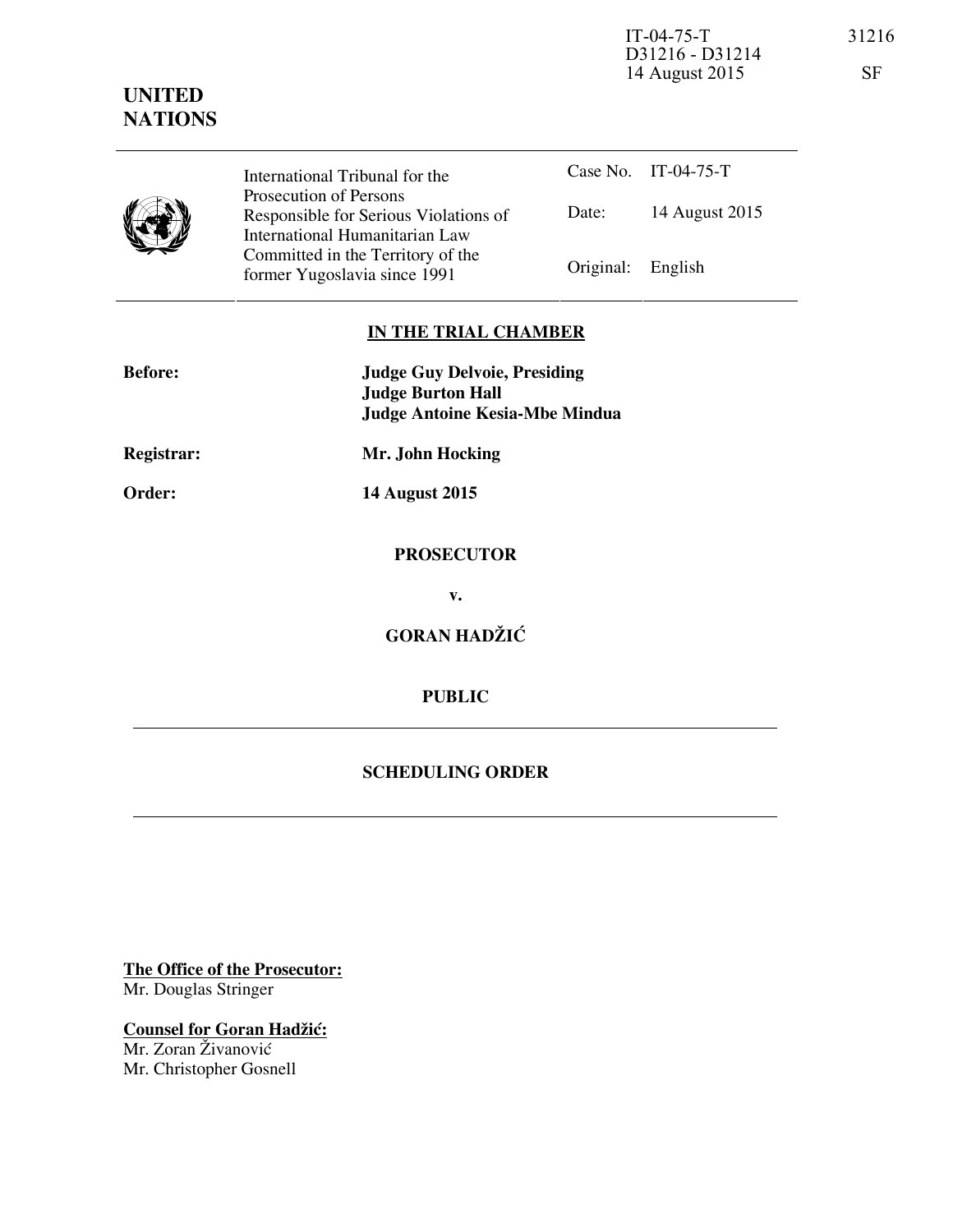**TRIAL CHAMBER II** of the International Tribunal for the Prosecution of Persons Responsible for Serious Violations of International Humanitarian Law Committed in the Territory of the former Yugoslavia since 1991 ("Trial Chamber" and "Tribunal", respectively);

**NOTING** the "Order for Further Medical Examination", filed on 1 April 2015 ("First Order"), and the "Further Order in Relation to Order for Further Medical Examination", filed on 20 April 2015 ("Second Order"), in which the Trial Chamber ordered the Registry to appoint an independent neuro-oncologist and an independent neuro-psychologist to examine Hadžić, submit a written report, and attend a hearing;

**NOTING** that on 12 June 2015, the Deputy Registrar notified the Trial Chamber that, pursuant to the Second Order, she had appointed Dr. Pol Specenier, a specialist in the field of neuro-oncology;<sup>1</sup>

**NOTING** that on 3 July 2015, the Deputy Registrar notified the Trial Chamber that, pursuant to the First Order, she had appointed Dr. Daniel A. Martell, a specialist in the fields of forensic psychology and neuro-psychology;<sup>2</sup>

**NOTING** that on 15 July 2015, the Deputy Registrar submitted Dr. Specenier's written report;<sup>3</sup>

**NOTING** that on 23 July 2015, the Deputy Registrar submitted Dr. Martell's written report;<sup>4</sup>

**NOTING** that Dr. Martell testified on 29 July 2015;<sup>5</sup>

**NOTING** that the Registry has informed the Trial Chamber that Dr. Specenier is available to appear in court on 21 August  $2015$ ;<sup>6</sup>

**PURSUANT** to Rules 54 and 74 *bis* of the Rules hereby:

**ORDERS** that a hearing be held on 21 August 2015, at 3:30 p.m., in a courtroom to be determined; and

 $\overline{a}$ 

<sup>1</sup> Deputy Registrar's Notification of Appointment of Medical Expert (confidential), 12 June 2015, p. 2.

<sup>&</sup>lt;sup>2</sup> Deputy Registrar's Notification of Appointment of Medical Expert (confidential), 3 July 2015, p. 2.

<sup>&</sup>lt;sup>3</sup> Deputy Registrar's Submission of Medical Report (confidential), 15 July 2015.

<sup>4</sup> Registrar's Submission of Medical Report (confidential), 23 July 2015.

<sup>5</sup> Scheduling Order, 22 July 2015.

<sup>&</sup>lt;sup>6</sup> Email from the Registry to the Trial Chamber and the Parties, 3 August 2015.